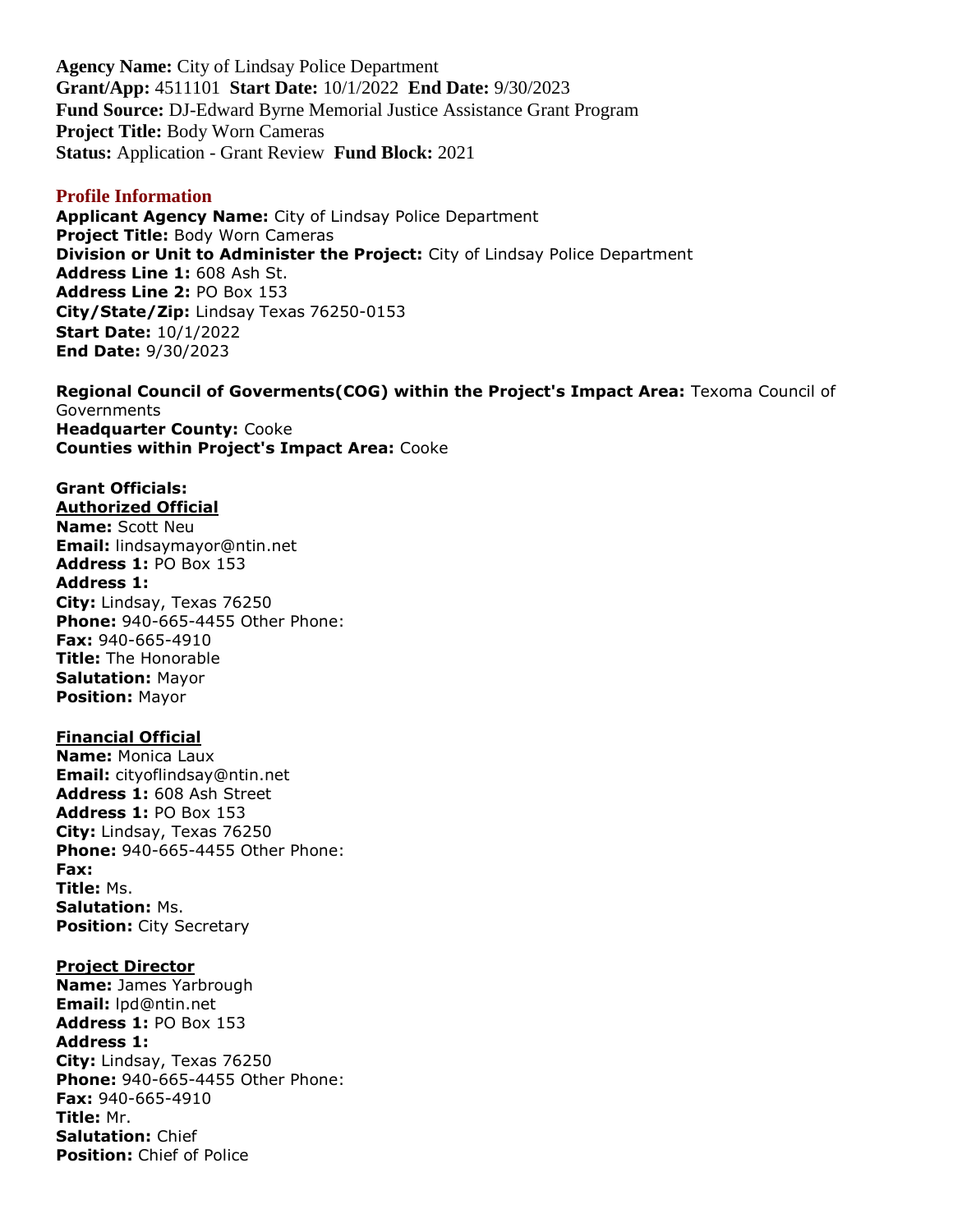**Grant Writer Name:** Jillian Cordts **Email:** jillian@ggprocess.com **Address 1:** 131 S Union St **Address 1: City:** Spencerport, New York 14559 **Phone:** 585-368-8866 Other Phone: 585-749-3397 **Fax: Title:** Ms. **Salutation:** Ms. **Position:** Grant Writer/administrator

### **Narrative Information**

#### Introduction

The purpose of this funding is to support projects that promote public safety, reduce crime, and improve the criminal justice system.

The funding announcement, located on the [eGrants Calendar](https://egrants.gov.texas.gov/fundopp.aspx) page, describes the organization types, activities, and costs that are eligible under the announcement. The PSO's [eGrants User Guide to Creating](file:///C:/Users/mharp/fundopp.aspx%3fname=eGrants_Guide_to_Creating_an_Application_12.2020.pdf&type=2)  [an Application](file:///C:/Users/mharp/fundopp.aspx%3fname=eGrants_Guide_to_Creating_an_Application_12.2020.pdf&type=2) guides applicants through the process of creating and submitting an application in eGrants. Information and guidance related to the management and use of grant funds can be found in the PSO's Guide to Grants, located on the [PSO Resource for Applicants and Grantees webpage.](https://gov.texas.gov/organization/cjd/resources)

#### **Certifications**

In addition to the requirements found in existing statute, regulation, and the funding announcement, this program requires applicant organizations to certify compliance with the following:

#### **Constitutional Compliance**

Applicant assures that it will not engage in any activity that violates Constitutional law including profiling based upon race.

#### **Information Systems**

Applicant assures that any new criminal justice information systems will comply with data sharing standards for the Global Justice XML Data Model and the National Information Exchange Model.

#### **Bulletproof Vests**

Applicant assures that if it plans to purchase body armor with grant funds, that it has adopted a mandatory wear policy and that all vests purchased have been tested and found to comply with the latest applicable National Institute of Justice (NIJ) ballistic or stab standards. Additionally, vests purchased must be American-made.

#### **Cybersecurity Training Requirement**

Local units of governments must comply with the Cybersecurity Training requirements described in Section 772.012 and Section 2054.5191 of the Texas Government Code. Local governments determined to not be in compliance with the cybersecurity requirements required by Section 2054.5191 of the Texas Government Code are ineligible for OOG grant funds until the second anniversary of the date the local government is determined ineligible. Government entities must annually certify their compliance with the training requirements using the Cybersecurity Training Certification for State and Local Governments. A copy of the Training Certification must be uploaded to your eGrants application. For more information or to access available training programs, visit the Texas Department of Information Resources Statewide Cybersecurity Awareness Training page.

#### **Criminal History Reporting**

Entities receiving funds from PSO must be located in a county that has an average of 90% or above on both adult and juvenile dispositions entered into the computerized criminal history database maintained by the Texas Department of Public Safety (DPS) as directed in the *Texas Code of Criminal Procedure, Chapter 66*. The disposition completeness percentage is defined as the percentage of arrest charges a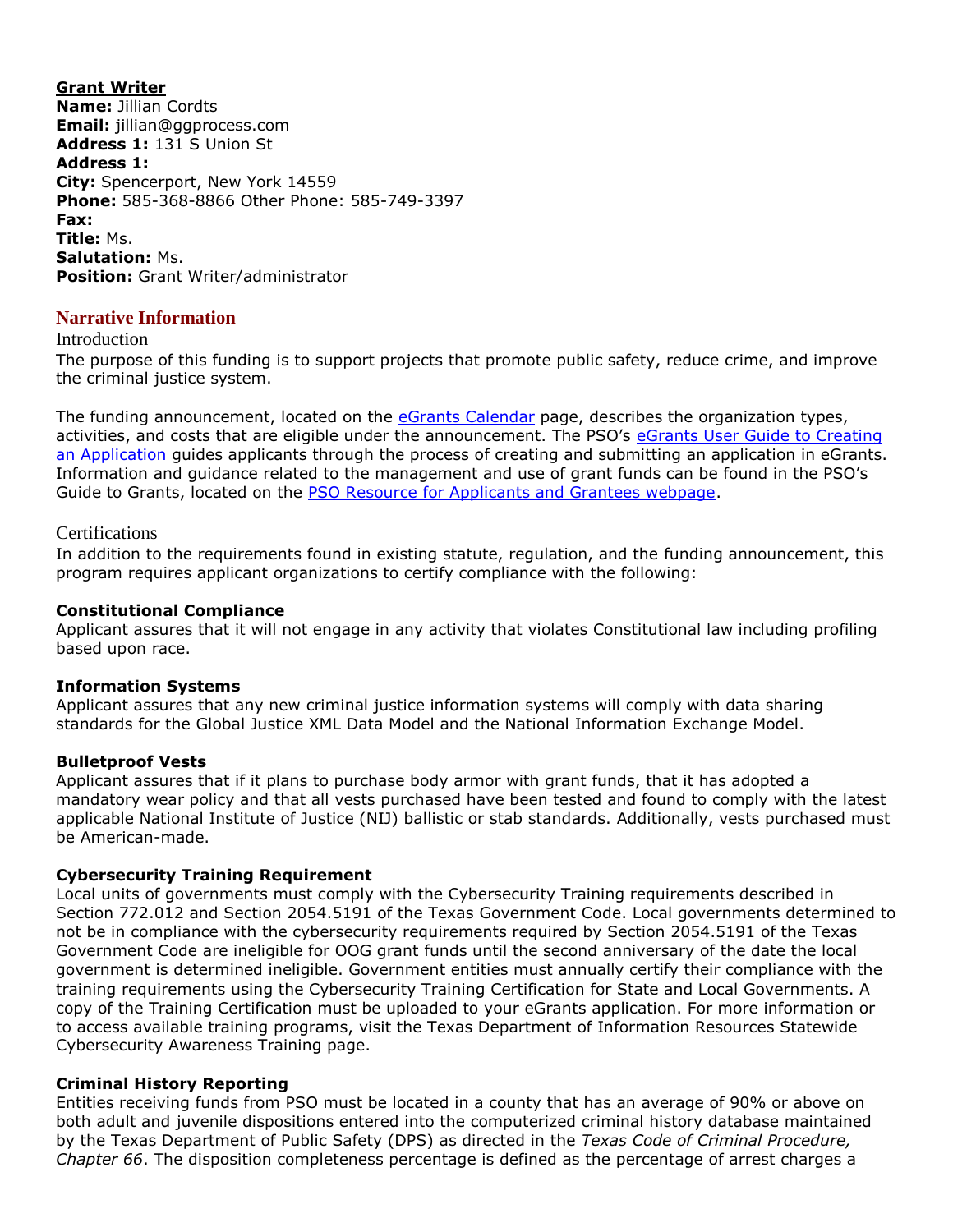county reports to DPS for which a disposition has been subsequently reported and entered into the computerized criminal history system.

Counties applying for grant awards from the Office of the Governor must commit that the county will report at least 90% of convictions within five business days to the Criminal Justice Information System at the Department of Public Safety.

### **Uniform Crime Reporting (UCR)**

Eligible applicants operating a law enforcement agency must be current on reporting complete UCR data and the Texas specific reporting mandated by 411.042 TGC, to the Texas Department of Public Safety (DPS) for inclusion in the annual Crime in Texas (CIT) publication. To be considered eligible for funding, applicants must have submitted a full twelve months of accurate data to DPS for the most recent calendar year by the deadline(s) established by DPS. Due to the importance of timely reporting, applicants are required to submit complete and accurate UCR data, as well as the Texas-mandated reporting, on a no less than monthly basis and respond promptly to requests from DPS related to the data submitted.

### **DNA Testing of Evidentiary Materials**

When funds are used for DNA testing of evidentiary materials, any resulting eligible DNA profiles must be uploaded to the Combined DNA Index System (CODIS) by a government DNA lab with access to CODIS.

#### **Interoperable Communications**

Funds to support emergency communications activities must ensure compliance with the FY 2018 SAFECOM Guidance on Emergency Communications Grants; adherence to the technical standards set forth in the FCC Waiver Order, or any succeeding FCC orders, rules, or regulations pertaining to broadband operations in the 700 MHz public safety band; and are fully coordinated with the full-time Statewide [Interoperability Coordinator \(SWIC\)](https://www.dps.texas.gov/section/infrastructure-operations/texas-statewide-interoperability-coordinator) for Texas.

#### **Twelve-Step Programs**

Grant funds may not be used to support or directly fund programs such as the Twelve Step Program which courts have ruled are inherently religious. PSO grant funds cannot be used to support these programs, conduct meetings, or purchase related materials.

#### **Program Income**

Applicant agrees to comply with all federal and state rules and regulations for program income and agrees to report all program income that is generated as a result of the project's activities. Applicant agrees to report program income through a formal grant adjustment and to secure PSO approval prior to use of the program income. Applicant agrees to use program income for allowable costs and agrees to expend program income immediately after PSO's approval of a grant adjustment and prior to requesting reimbursement of funds.

Deduction Method - Program income shall be deducted from total allowable costs to determine the net allowable costs. Program income shall be used for current costs unless PSO authorizes otherwise. Program income which the grantee did not anticipate at the time of the award shall be used to reduce the PSO award and grantee match rather than to increase the funds committed to the project.

Asset Seizures and Forfeitures - Program income from asset seizures and forfeitures is considered earned when the property has been adjudicated to the benefit of the plaintiff (e.g., law enforcement entity).

## **National Instant Background Check System (NICS)**

Entities receiving funds under this solicitation that are to generate or upgrade court dispositions or other records that are relevant to National Instant Background Check System (NICS) determinations must have a system in place to ensure that all such NICS-relevant dispositions or records that are generated or upgraded are made available in timely fashion to state repositories/databases that are accessed by NICS.

#### **Body-Worn Cameras (BWCs)**

Applicant assures that if it plans to purchase body-worn cameras with grant funds, that it has adopted adequate policies and procedures related to BWC equipment usage, data storage and access, privacy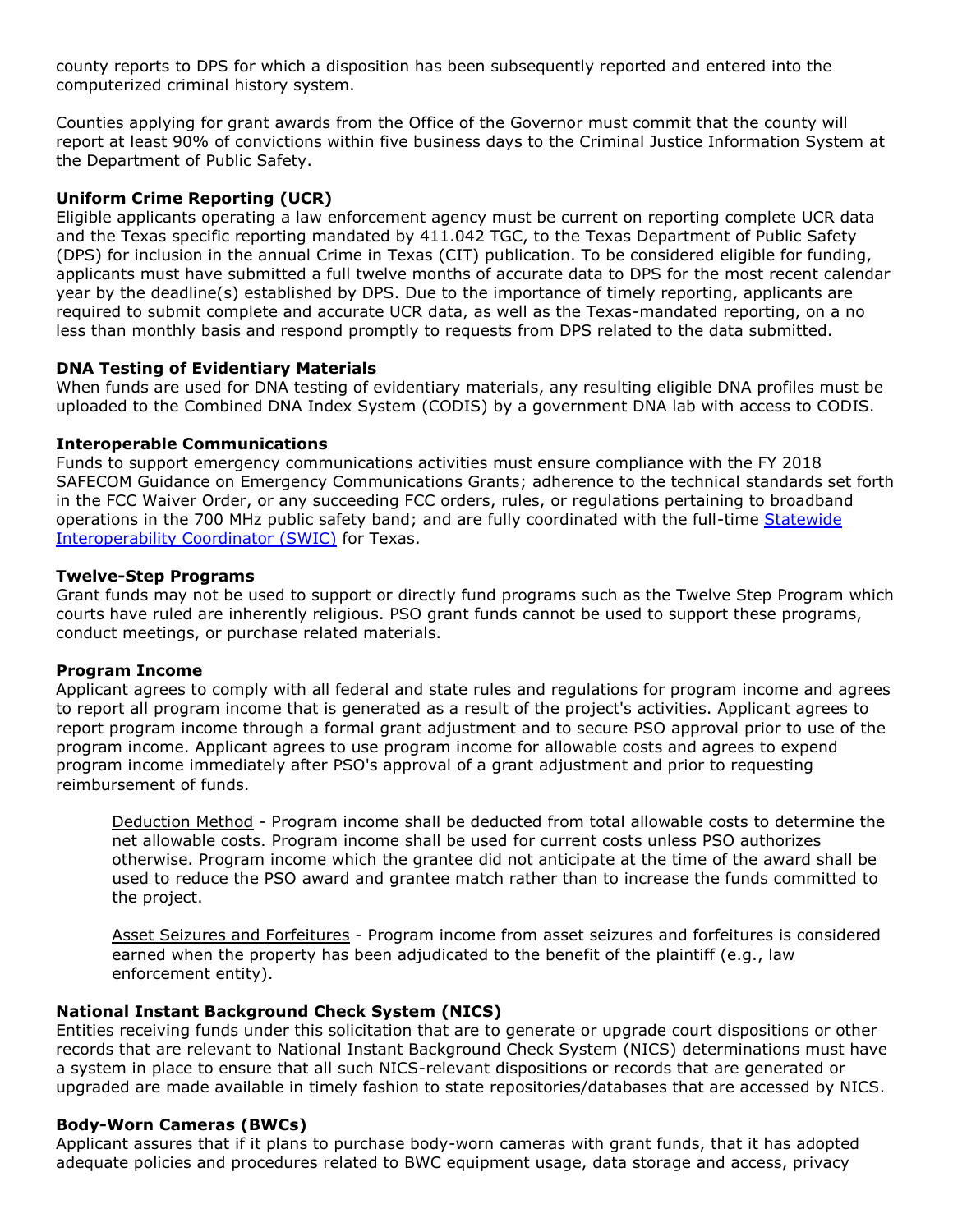considerations and training. The certification form related to BWC policies and procedures can be found [here.](https://bja.ojp.gov/sites/g/files/xyckuh186/files/media/document/fy-21-jag-body-worn-camera-policy-cert.pdf)

### **Compliance with State and Federal Laws, Programs and Procedures**

Local units of government, including cities, counties and other general purpose political subdivisions, as appropriate, and institutions of higher education that operate a law enforcement agency, must comply with all aspects of the programs and procedures utilized by the U.S. Department of Homeland Security ("DHS") to: (1) notify DHS of all information requested by DHS related to illegal aliens in Agency's custody; and (2) detain such illegal aliens in accordance with requests by DHS. Additionally, counties and municipalities may NOT have in effect, purport to have in effect, or make themselves subject to or bound by, any law, rule, policy, or practice (written or unwritten) that would: (1) require or authorize the public disclosure of federal law enforcement information in order to conceal, harbor, or shield from detection fugitives from justice or aliens illegally in the United States; or (2) impede federal officers from exercising authority under 8 U.S.C. § 1226(a), § 1226(c), § 1231(a), § 1357(a), § 1366(1), or § 1366(3). Lastly, eligible applicants must comply with all provisions, policies, and penalties found in Chapter 752, Subchapter C of the Texas Government Code.

Each local unit of government, and institution of higher education that operates a law enforcement agency, must download, complete and then upload into eGrants the CEO/Law Enforcement Certifications [and Assurances Form](file:///C:/Users/mharp/fundopp.aspx%3fname=CEO-LE_Cert-Assurances_Form-Blank.pdf&type=2) certifying compliance with federal and state immigration enforcement requirements. This Form is required for each application submitted to OOG and is active until August 31, 2023 or the end of the grant period, whichever is later.

### **Civil Rights Liaison**

A civil rights liaison who will serve as the grantee's civil rights point of contact and who will be responsible for ensuring that the grantee meets all applicable civil rights requirements must be designated. The designee will act as the grantee's liaison in civil rights matters with PSO and with the federal Office of Justice Programs.

Enter the Name of the Civil Rights Liaison:

James Yarbrough Enter the Address for the Civil Rights Liaison:

608 Ash St Lindsay TX 76250 Enter the Phone Number for the Civil Rights Liaison [(999) 999-9999 x9999]:

940.665.4455

Overall Certification

Each applicant agency must certify to the specific requirements detailed above as well as to comply with all requirements within the PSO Funding Announcement, the *Guide to Grants*, the *Grantee Conditions and Responsibilities*, any authorizing or applicable state and federal statutes and regulations to be eligible for this program.

## **X I certify to all of the application content & requirements.**

## **Project Abstract :**

The City of Lindsay is located near the intersection of two major thoroughfares including State Hwy 82 and Interstate Hwy 35. Lindsay is very near a major state port of entry along the border of Oklahoma. Because of the small police force, we need to use technology to our advantage as we aspire to curb crime including drug and human trafficking along these main highway routes listed above. The goal is to upgrade their existing body-worn camera (BWC) system and add a license plate recognition (LPR) system. The data and footage captured by these two systems will not only be helpful and useful for the local City of Lindsay Police Department but will also be shared with the neighboring/surrounding police departments to be used for law enforcement and crime prevention purposes.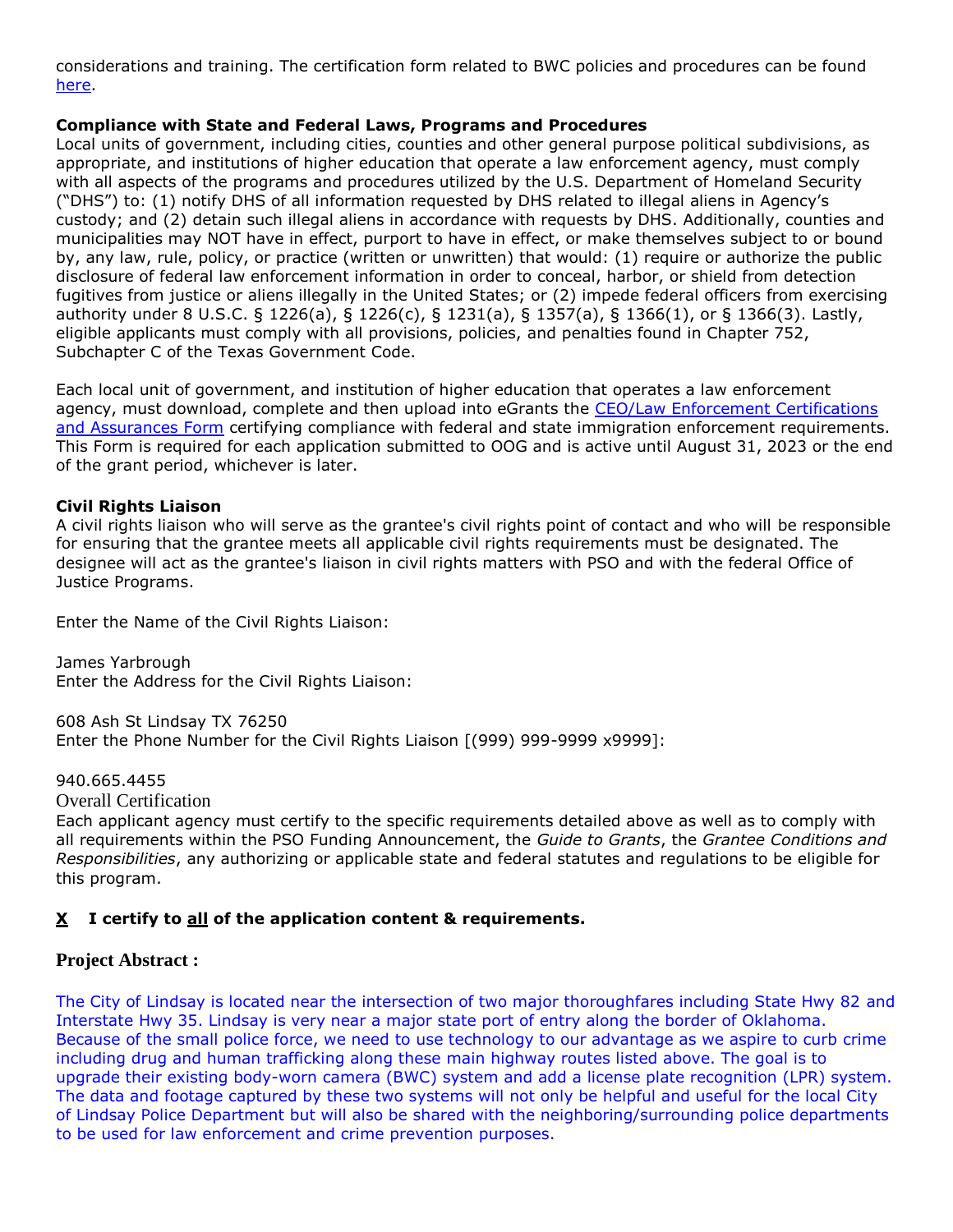## **Problem Statement :**

Lindsay, Texas is the city closest to the Texas-Oklahoma border on located off Interstate 35 which is the main roadway that runs directly from the Mexico-Texas border. The City's unique location puts the Lindsay Police Department in a highly sensitive area and is the main thoroughfare for drug and human trafficking which places narcotic interdiction activities in high demand! There is an extreme need for full transparency, accurate evidence capture, and crime prevention efforts. Both the body-worn cameras and license plate recognition systems will empower Lindsay's police department to solve those necessary needs. Currently, the Lindsay Police Department employs three (3) full-time officers and two (2) reserve officers and has a total of two (2) body-worn cameras that are shared amongst the department. This causes logistical hardship and should one of the devices fail, it places the department in a vulnerable legal position. The technology has advanced making the current devices on their way to becoming obsolete and at 2 and 3 years old, the batteries are not holding their charge beyond a single shift. This grant funding would replace the two (2) old devices and add three (3) for a total of five (5). Lindsay Police Department (LPD) is a comparatively smaller agency with only 5 officers. At larger agencies, multiple officers are usually on the scene to back up observations, witnesses, suspect statements, etc. At an agency of the LPD's size where only 1 officer is on duty at a time, it is essential to have video evidence backing up the statements of the charging officer. Also, in many cases, upon officers' review of bodycam footage, they will hear or see incriminating evidence that they may not have observed fully at the initial moment. Things that another, the backup officer would have seen at a larger agency, i.e., admission of guilt, destruction of evidence, or actual crimes/offenses being committed. The license plate recognition (LPR) system will aid the police department in monitoring and surveillance and improve security through still and video footage. It will also add to efficiency as the LPR system can run unmanned.

## **Supporting Data :**

From January 1, 2021, to September 30, 2021, the Lindsay Police Department has responded to 232 calls for service which used body-worn cameras (BWC). This total number is comprised of 167 service calls, 61 traffic contacts, and 4 motor vehicle accidents. There were 43 video files that were captured during these incidents that were submitted for evidence in report cases, traffic cases, and vehicle accident reports.

## **Project Approach & Activities:**

The Lindsay Police Department has implemented an agency-wide policy that all officers must wear body cameras when on duty and engage the video recording during any public interaction. The department has also taken the necessary steps to implement a BWC policy and practices that reinforce appropriate agency Use-of-Force policies and training, address technology usage, evidence acquisition, data storage, and retention, as well as privacy issues, accountability, and discipline. Therefore, it is necessary that each officer is assigned their own body-worn camera to perform his/her duties.

## **Capacity & Capabilities:**

The Motorola V300 Body Camera's continuous operation body-worn camera remains operational well beyond a 12-hour shift, capturing crystal clear video and audio of every encounter from the perspective that matters most. It is a rugged and durable device with a built-in LCD display to allow easy viewing. The battery is detachable which allows for an extra battery to cover the unexpected long or extra shifts and part-time jobs. The V300 Body Camera utilizes distortion-correcting technology to provide clear, complete video evidence that is free from the image warps and "fisheye" effect from the wide-angle lenses. The automatic wireless uploading makes it effortless and efficient to Send critical video back to headquarters while still in the field. When docked in the car, the V300 body camera uploads to cloud-based or onpremise evidence management systems via wireless networks like LTE and FirstNet, anytime, anywhere, and does so completely encrypted. The V300 also supports after-the-fact recording enabling the ability to go back in time and capture video from events days after they happened, even when a recording wasn't automatically triggered or initiated by the officer. The camera when paired with APX radios via Bluetooth®, the V300 will automatically start a recording when the radio enters emergency mode, either from an officer pressing the emergency button on the radio or from a radio-initiated "man down" event. The L5Q Quick Deploy License Plate Recognition Camera System, quick deploy solution, paired with either Vigilant PlateSearch or Vigilant ClientPortal empowers you to receive real-time alerts, conduct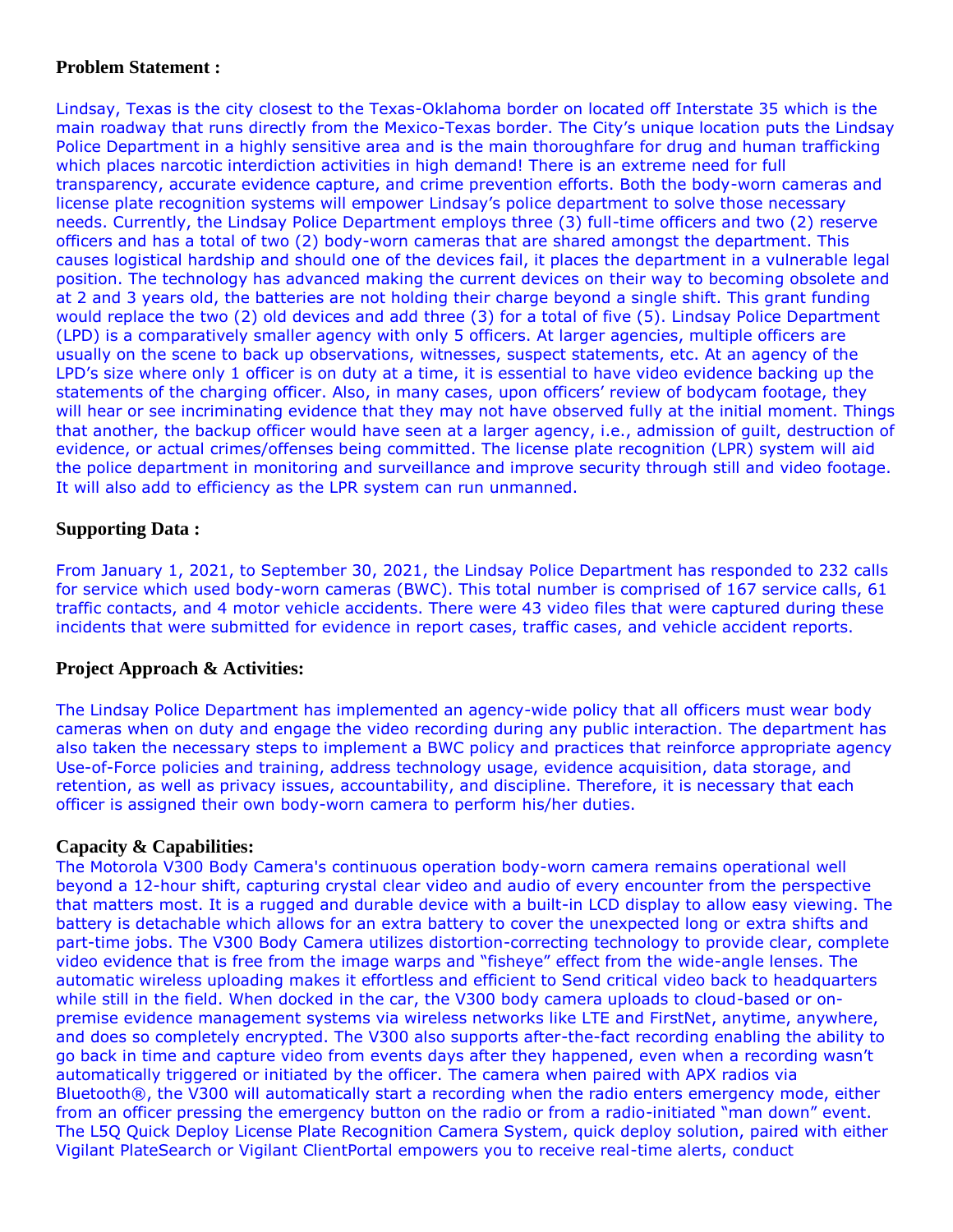comprehensive searches as well as leverage advanced analytics to uncover new insights and operate more efficiently. This system features Flexible power options - AC/DC or solar, built-in cellular communications, all-in-one system design, rugged construction - IP66 rated, simple hot/shielded list management, robust, real-time alerting options, comprehensive search and reporting, advanced vehicle location analytics, and dedicated parking enforcement tools and data sharing.

### **Performance Management :**

The Lindsay Police Department will deem this project successful with 100 percent of their interactions with the public capture by body-worn camera (BWC) video made possible through each of their officers being assigned a device as an integral part of his/her uniform and the license plate recognition system is completely installed.

## **Target Group :**

The direct benefit from the funding and deployment of the 5 new body-worn cameras (BWC) and license plate recognition (LPR) system will be the Lindsay Police Department; however, affected stakeholders also include neighboring departments, mutual response agencies, prosecution, information technology, labor organizations, civic leaders, and the immediate and surrounding community members. With added transparency, accountability, and training opportunities, to name a few, the community of Lindsay Texas will be better served by law enforcement and protected through crime prevention, and its Police Department will have better representation and their perception reinforced.

### **Evidence-Based Practices:**

Evidence for Body Worn Cameras (BWC): Although empirical research on the outcomes of the use of body-worn cameras (BWC) has been limited to a reduction in the number of community member complaints, correlations have been seen between the use of BWCs and reductions in officer use-of-force incidents. In the United Kingdom, Inspector Steve Goodier of the Hampshire Constabulary says that the extended use of BWCs creates "an elevation incivility of police and community interactions." (https://bja.ojp.gov/program/bwc/topics/research) In 2014, researchers at Arizona State University (funded through the Bureau of Justice Assistance's Smart Policing Initiative) found that officers with bodyworn cameras were more productive in terms of making arrests, had fewer complaints lodged against them relative to officers without body-worn cameras, and had higher numbers of citizen complaints resolved in their favor. Another study conducted with the Rialto (California) Police Department noted similar decreases in citizen complaints lodged against officers wearing body-worn cameras as well as decreases in use-of-force incidents by the police. In addition, Justin Ready and Jacob Young from Arizona State University found that officers with body-worn cameras were more cautious in their actions and sensitive to possible scrutiny of video footage by their superiors. Also, contrary to initial concerns, officers who wore cameras were found to have higher numbers of self-initiated contacts with community residents than officers who did not wear cameras. (https://nij.ojp.gov/topics/articles/body-worn-cameras-whatevidence-tells-us) In 2017, with NIJ support, researchers from CNA conducted a randomized controlled trial on 400 police officers in the Las Vegas Metropolitan Police Department. The research team found that officers with body-worn cameras generated fewer use-of-force reports and complaints from citizens compared to officers without body-worn cameras. Additionally, officers with body-worn cameras issued higher numbers of arrests and citations compared to officers without body-worn cameras. (https://nij.ojp.gov/topics/articles/body-worn-cameras-what-evidence-tells-us) Evidence for License Plate Recognition (LPR): "The use of automated LPRs has spread rapidly among American police in recent decades; however, research on LPRs has been limited and focused primarily on small-scale use of LPRs in patrol. The current study used survival analysis methods to assess changes in the likelihood and timing of investigative case closures in the city following the installation of a fixed network of nearly 100 LPRs. The analysis focused on auto theft, theft of vehicle parts, and robbery investigations, which account for most uses of LPRs by investigators. Case clearances for auto theft and robbery improved after the installation of the LPR network, particularly in places where LPRs were concentrated; however, these changes were not statistically significant in multivariate analyses, and patterns in the data suggest that other factors may have also contributed to higher clearances during the intervention period, particularly for auto theft cases. Results suggest that large-scale LPR deployment may have the potential to improve investigative outcomes for some serious crimes, particularly with more consistent use and better placement for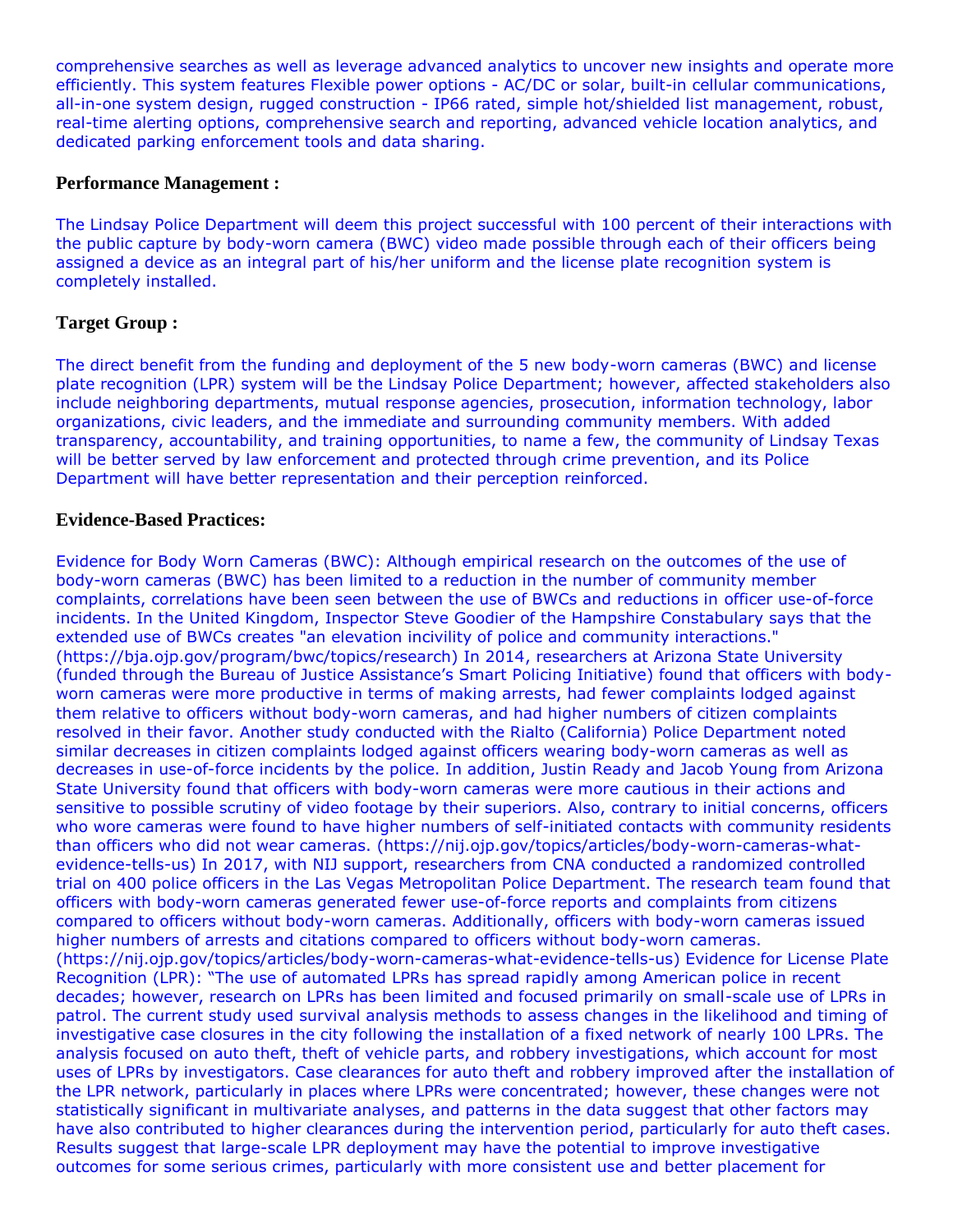investigations; however, additional assessment is needed. More generally, additional research is needed to determine the best uses of LPRs, the optimal scales and methods of LPR deployment, and the full range of costs and benefits associated with LPR use." (https://nij.ojp.gov/library/publications/impacts-large-scalelicense-plate-reader-deployment-criminal-investigations)

## **Project Activities Information**

### Introduction

This section contains questions about your project. It is very important for applicants to review their funding announcement for guidance on how to fill out this section. Unless otherwise specified, answers should be about the EXPECTED activities to occur during the project period.

#### **Selected Project Activities:**

| <b>ACTIVITY</b>     |       | <b>PERCENTAGE: DESCRIPTION</b>                                                                                                                                                                                |
|---------------------|-------|---------------------------------------------------------------------------------------------------------------------------------------------------------------------------------------------------------------|
| Crime<br>Prevention | 40.00 | Both BWC and LPR cameras can reduce crime through the public<br>knowledge of both being present and operating. Their presence acts as<br>a deterrent for crime.                                               |
| Law<br>Enforcement  | 60.00 | BWC and LPR cameras are effective in capturing and cateloging<br>evidence for crimes that have been committed. They are also valuable in<br>providing training material for ongoing and new recruit training. |

### **CJD Purpose Areas**

| <b>PERCENT DEDICATED</b> | <b>PURPOSE AREA</b> | PURPOSE AREA DESCRIPTION |
|--------------------------|---------------------|--------------------------|
|                          |                     |                          |

## **Measures Information**

Objective Output Measures

| <b>OUTPUT MEASURE</b>                                                                                                  | <b>TARGET</b><br><b>LEVEL</b> |
|------------------------------------------------------------------------------------------------------------------------|-------------------------------|
| Casework, non-licensed counseling,<br>individual advocacy, or other support:<br>Hours delivered.                       | O                             |
| Casework, non-licensed counseling,<br>individual advocacy, or other support:<br>Individuals receiving                  | 0                             |
| Equipment or technology: Individuals/<br>operators equipped                                                            | 5                             |
| General Law Enforcement or Public<br>Safety: Arrests resulting from grant.                                             | 0                             |
| Instruction and Support for Pro-social,<br>Educational, Vocational, or<br>Employment skills: Hours delivered.          | 0                             |
| Instruction and Support for Pro-social,<br>Educational, Vocational, or<br>Employment skills: Individuals<br>receiving. | 0                             |
| Targeted Investigation: Criminal cases<br>resulting in arrest.                                                         | O                             |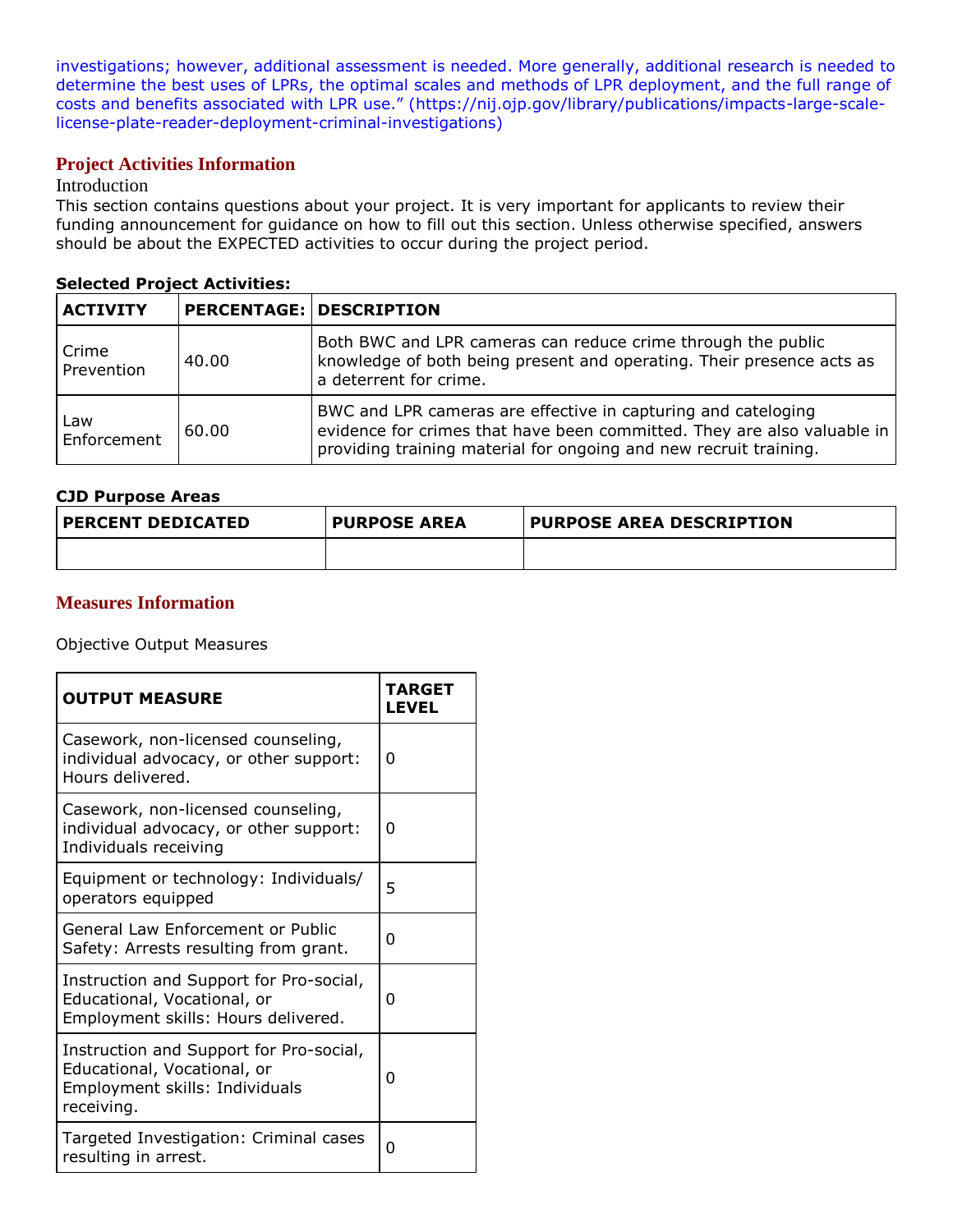| Targeted Investigation: Grant-funded<br>investigations carried out by the<br>unit/division | O |
|--------------------------------------------------------------------------------------------|---|
| Training or professional development:<br>Individuals provided                              | O |
| Training or professional development:<br>Individuals received                              | O |
| Training, professional development, or<br>technical assistance: Hours provided             | O |
| Training, professional development, or<br>technical assistance: Hours received             | U |

Objective Outcome Measures

Custom Output Measures

Custom Outcome Measures

| CUSTOM OUTCOME MEASURE   TARGET LEVEL |  |
|---------------------------------------|--|
|---------------------------------------|--|

Resolution from Governing Body

Applications from nonprofit corporations, local units of governments, and other political subdivisions must include a [resolution](file:///C:/Users/mharp/FileDirectory/OOG_Sample_Resolution.doc) that contains the following:

- 1. Authorization by your governing body for the submission of the application to the Public Safety Office (PSO) that clearly identifies the name of the project for which funding is requested;
- 2. A commitment to provide all applicable matching funds;
- 3. A designation of the name and/or title of an authorized official who is given the authority to apply for, accept, reject, alter, or terminate a grant (Note: If a name is provided, you must update the PSO should the official change during the grant period.); and
- 4. A written assurance that, in the event of loss or misuse of grant funds, the governing body will return all funds to PSO.

Upon approval from your agency's governing body, upload the approved resolution to eGrants by clicking on the **Upload Files** sub-tab located in the **Summary** tab.

Contract Compliance Will PSO grant funds be used to support any contracts for professional services?

Select the appropriate response: **\_** Yes **X** No

For applicant agencies that selected **Yes** above, describe how you will monitor the activities of the subcontractor(s) for compliance with the contract provisions (including equipment purchases), deliverables, and all applicable statutes, rules, regulations, and guidelines governing this project.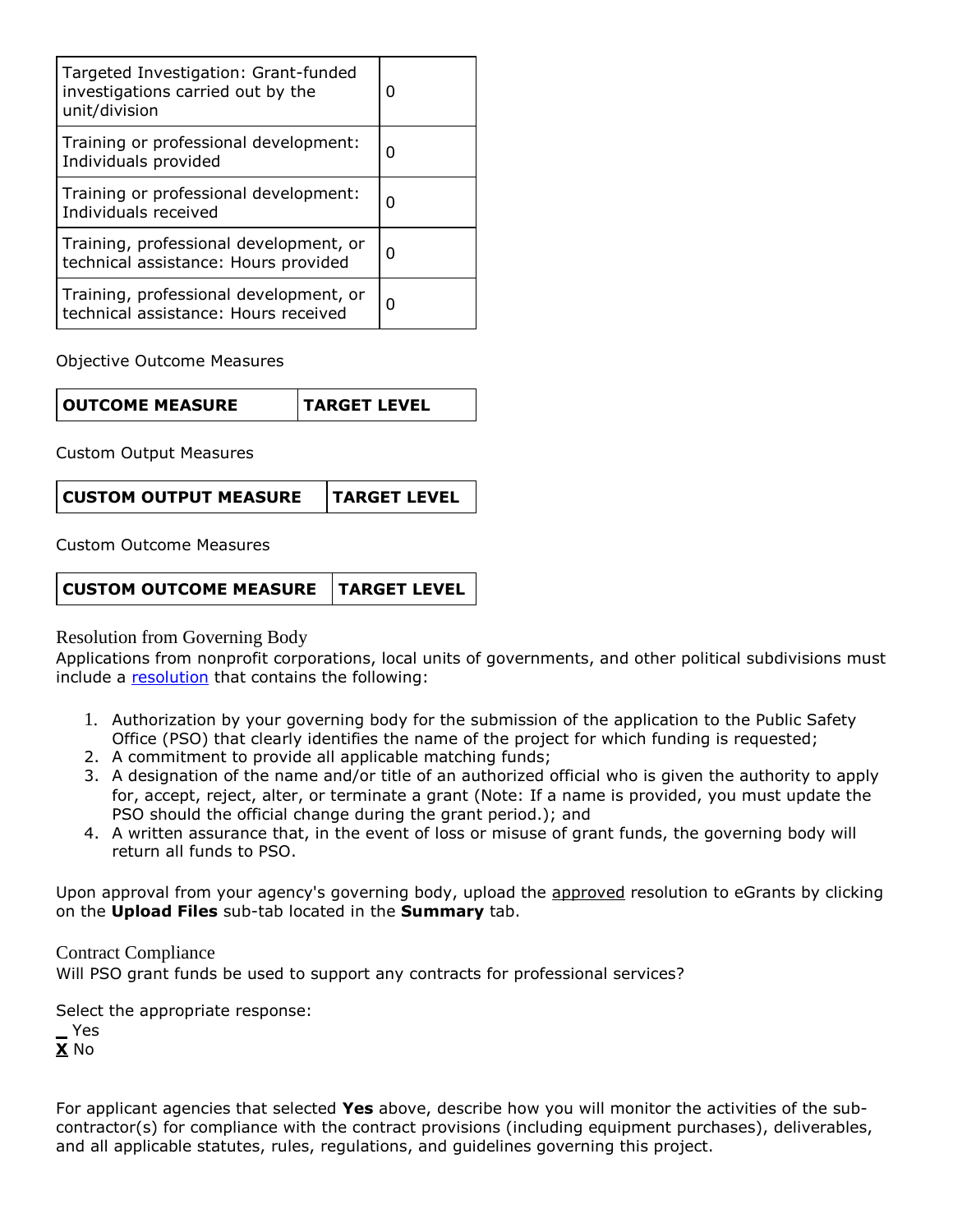Enter a description for monitoring contract compliance:

Lobbying

For applicant agencies requesting grant funds in excess of \$100,000, have any federally appropriated funds been paid or will be paid to any person for influencing or attempting to influence an officer or employee of any agency, a member of Congress, an officer or employee of Congress, or an employee of a member of Congress in connection with the awarding of any federal contract, the making of any federal grant, the making of any federal loan, the entering into of any cooperative agreement, and the extension, continuation, renewal, amendment, or modification of any federal contract, grant loan, or cooperative agreement?

Select the appropriate response:

**\_** Yes

**X** No **\_** N/A

For applicant agencies that selected either **No** or **N/A** above, have any non-federal funds been paid or will be paid to any person for influencing or attempting to influence an officer or employee of any agency, a member of Congress, an officer or employee of Congress in connection with this federal contract, loan, or cooperative agreement?

Select the appropriate response:

**\_** Yes **X** No **\_** N/A

Fiscal Year Provide the begin and end date for the applicant agency's fiscal year (e.g., 09/01/20xx to 08/31/20xx).

Enter the Begin Date [mm/dd/yyyy]:

10/1/2021 Enter the End Date [mm/dd/yyyy]:

9/30/2022 Sources of Financial Support Each applicant must provide the amount of grant funds expended during the most recently completed fiscal year for the following sources:

Enter the amount (in Whole Dollars \$) of Federal Grant Funds expended:

0

Enter the amount (in Whole Dollars \$) of State Grant Funds expended:

0

Single Audit

Applicants who expend less than \$750,000 in federal grant funding or less than \$750,000 in state grant funding are exempt from the Single Audit Act and cannot charge audit costs to a PSO grant. However, PSO may require a limited scope audit as defined in 2 CFR Part 200, Subpart F - Audit Requirements.

Has the applicant agency expended federal grant funding of \$750,000 or more, or state grant funding of \$750,000 or more during the most recently completed fiscal year?

Select the appropriate response:

**\_** Yes **X** No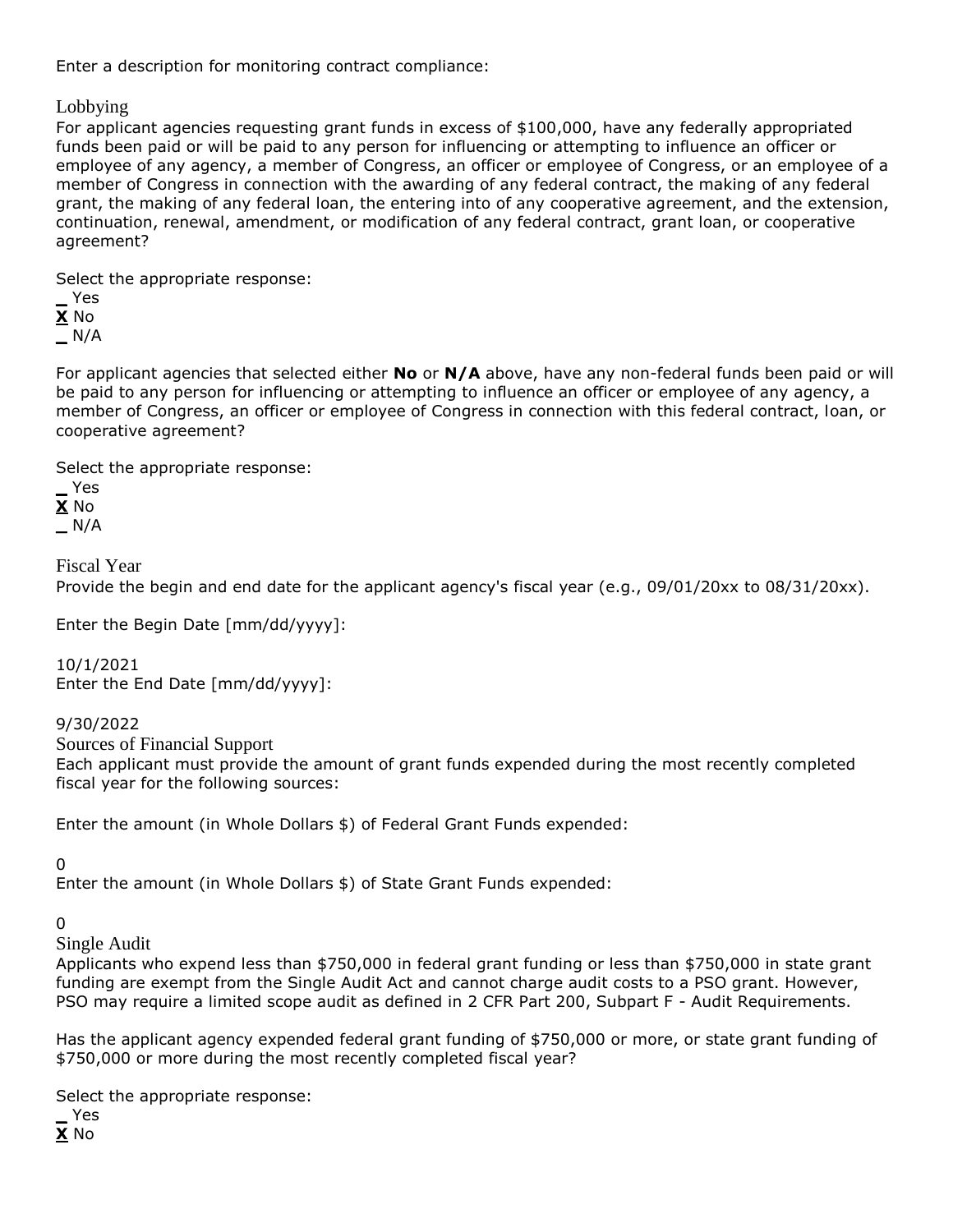Applicant agencies that selected **Yes** above, provide the date of your organization's last annual single audit, performed by an independent auditor in accordance with the State of Texas Single Audit Circular; or CFR Part 200, Subpart F - Audit Requirements.

Enter the date of your last annual single audit:

## Equal Employment Opportunity Plan

## **Compliance**

The EEOP certification information must be submitted to the Office of Civil Rights, Office of Justice Programs through their on-line [EEOP Reporting Tool.](https://ocr-eeop.ncjrs.gov/_layouts/15/eeopLogin2/customLogin.aspx?ReturnUrl=%2f_layouts%2f15%2fAuthenticate.aspx%3fSource%3d%252F&Source=%2F) For more information and guidance on how to complete and submit the federal EEOP certification information, please visit the US Department of Justice, Office of Justice Programs website at [https://ojp.gov/about/ocr/eeop.htm.](https://ojp.gov/about/ocr/eeop.htm)

## **Type I Entity**

Defined as an applicant that meets one or more of the following criteria:

- has less than 50 employees;
- is a non-profit organization;
- is a medical institution;
- is an Indian tribe;
- is an educational institution, or
- is receiving a single award of less than \$25,000.

#### **Requirements**

• The applicant agency is exempt from the requirement to prepare an EEOP because it is a Type I Entity as defined above, pursuant to 28 CFR 42, subpart E;

• the applicant will comply with applicable federal civil rights laws that prohibit discrimination in employment and in the delivery of services; and

• the applicant must submit EEOP Certification information the Office for Civil Rights (OCR) to claim the exemption from developing an EEOP.

## **Type II Entity**

Defined as an applicant that meets the following criteria:

- has 50 or more employees, and
- is receiving a single award of \$25,000 or more, but less than \$500,000.

#### Requirements

• The applicant agency is required to formulate an EEOP in accordance with 28 CFR 42.301, subpart E;

• the EEOP is required to be formulated and signed into effect within the past two years by the proper authority;

• the EEOP is available for review by the public and employees or for review or audit by officials of OOG, OOG's designee, or the Office of Civil Rights, Office of Justice Programs, U.S. Department of Justice, as required by relevant laws and regulations;

• the applicant will comply with applicable federal civil rights laws that prohibit discrimination in employment and in the delivery of services;

• the applicant must submit EEOP information to the Office for Civil Rights (OCR) to claim the exemption from submitting an EEOP to OCR; and

• the EEOP is required to be on file with the applicant agency.

Enter the name of the person responsible for the EEOP and the address of the office where the EEOP is filed:

## **Type III Entity**

Defined as an applicant that is NOT a Type I or Type II Entity.

#### Requirements

• The EEOP is required to be formulated and signed into effect within the past two years by the proper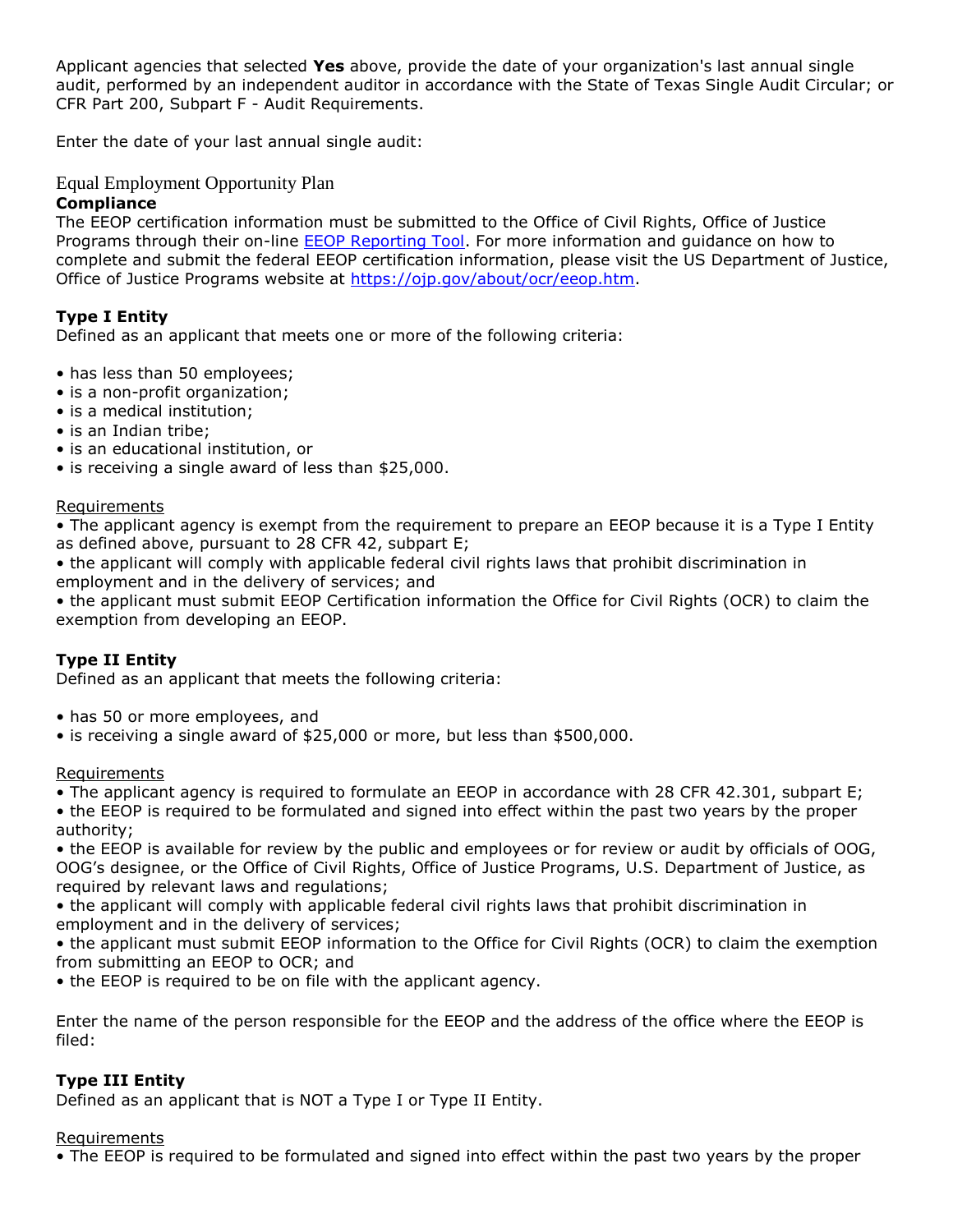authority;

• the EEOP has been submitted to the Office of Civil Rights (OCR), Office of Justice Programs, U.S. Department of Justice and has been approved by the OCR, or it will be submitted to the OCR for approval upon award of the grant, as required by relevant laws and regulations; and

• the applicant will comply with applicable federal civil rights laws that prohibit discrimination in employment and in the delivery of services; and

• the applicant must submit EEOP information to the Office for Civil Rights (OCR).

## **Certification**

Based on the definitions and requirements above, the applicant agency certifies to the following entity type:

**X** Type I Entity

**\_** Type II Entity

**\_** Type III Entity

## Debarment

Each applicant agency will certify that it and its principals (as defined in 2 CFR Part 180.995):

 Are not presently debarred, suspended, proposed for debarment, declared ineligible, sentenced to a denial of Federal benefits by a State or Federal Court, or voluntarily excluded from participation in this transaction by any federal department or agency;

• Have not within a three-year period preceding this application been convicted of or had a civil judgment rendered against them for commission of fraud or a criminal offense in connection with obtaining, attempting to obtain, or performing a public (federal, state, or local) transaction or contract under a public transaction; violation of federal or state antitrust statutes or commission of embezzlement, theft, forgery, bribery, falsification or destruction of records, making false statements, or receiving stolen property; or

 Are not presently indicted for or otherwise criminally or civilly charged by a governmental entity (federal, state, or local) with commission of any of the offenses enumerated in the above bullet; and have not within a three-year period preceding this application had one or more public transactions (federal, state, or local) terminated for cause or default.

Select the appropriate response:

**X** I Certify

**\_** Unable to Certify

If you selected **Unable to Certify** above, please provide an explanation as to why the applicant agency cannot certify the statements.

## FFATA Certification

## **Certification of Recipient Highly Compensated Officers**

The Federal Funding Accountability and Transparency Act (FFATA) requires Prime Recipients (CJD) to report the names and total compensation of each of the five most highly compensated officers (a.k.a. positions) of each sub recipient organization for the most recently completed fiscal year preceding the year in which the grant is awarded if the subrecipient answers **YES** to the **FIRST** statement but **NO** to the **SECOND** statement listed below.

In the sub recipient's preceding completed fiscal year, did the sub recipient receive: (1) 80 percent or more of its annual gross revenue from Federal contracts (and subcontracts), loans, grants (and subgrants) and cooperative agreements; AND (2) \$25,000,000 or more in annual gross revenue from Federal contracts (and subcontracts), loans, grants (and subgrants) and cooperative agreements?

Select the appropriate response:

**\_** Yes **X** No

Does the public have access to information about the compensation of the senior executives through periodic reports filed under Section 13(a) or 15(d) of the Securities Exchange Act of 1934 (15 U.S.C. 78m(a), 78o(d)) or Section 6104 of the Internal Revenue Code of 1986?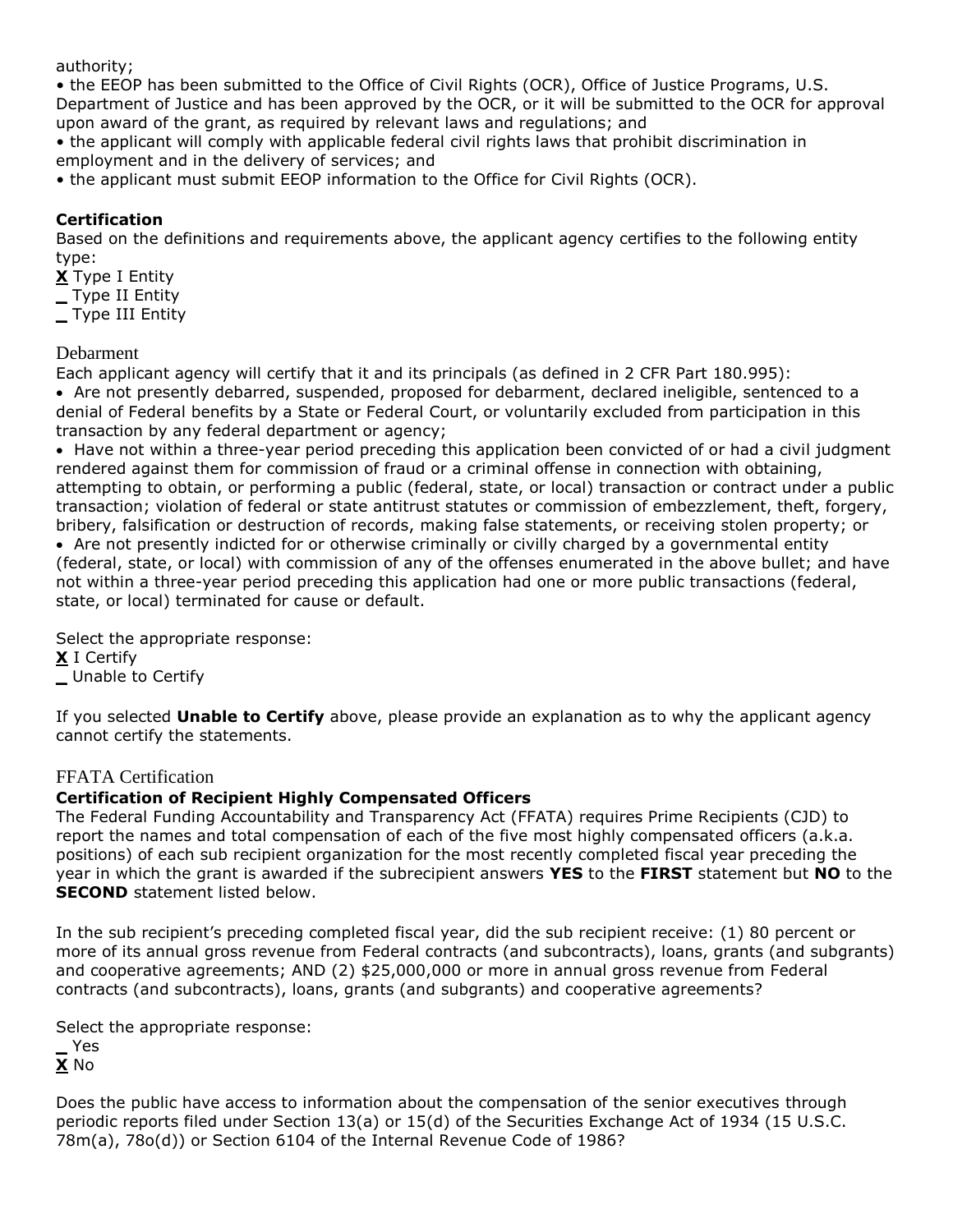Select the appropriate response: **\_** Yes **X** No

If you answered **YES** to the **FIRST** statement and **NO** to the **SECOND** statement, please provide the name and total compensation amount of each of the five most highly compensated officers (a.k.a. positions) within your agency for the current calendar year. If you answered NO to the first statement you are NOT required to provide the name and compensation amounts. NOTE: ''Total compensation'' means the complete pay package of each of the sub recipient's compensated officers, including all forms of money, benefits, services, and in-kind payments (see SEC Regulations: 17 CCR 229.402).

Position 1 - Name:

Position 1 - Total Compensation (\$):

 $\Omega$ 

Position 2 - Name:

Position 2 - Total Compensation (\$):

 $\Omega$ 

Position 3 - Name:

Position 3 - Total Compensation (\$):

 $\Omega$ 

Position 4 - Name:

Position 4 - Total Compensation (\$):

 $\Omega$ 

Position 5 - Name:

Position 5 - Total Compensation (\$):

 $\Omega$ 

## **Fiscal Capability Information**

Section 1: Organizational Information \*\*\* FOR PROFIT CORPORATIONS ONLY \*\*\*

Enter the following values in order to submit the application Enter the Year in which the Corporation was Founded: 0 Enter the Date that the IRS Letter Granted  $501(c)(3)$  Tax Exemption Status:  $01/01/1900$ Enter the Employer Identification Number Assigned by the IRS: 0 Enter the Charter Number assigned by the Texas Secretary of State: 0

Enter the Year in which the Corporation was Founded:

Enter the Date that the IRS Letter Granted  $501(c)(3)$  Tax Exemption Status:

Enter the Employer Identification Number Assigned by the IRS:

Enter the Charter Number assigned by the Texas Secretary of State:

Section 2: Accounting System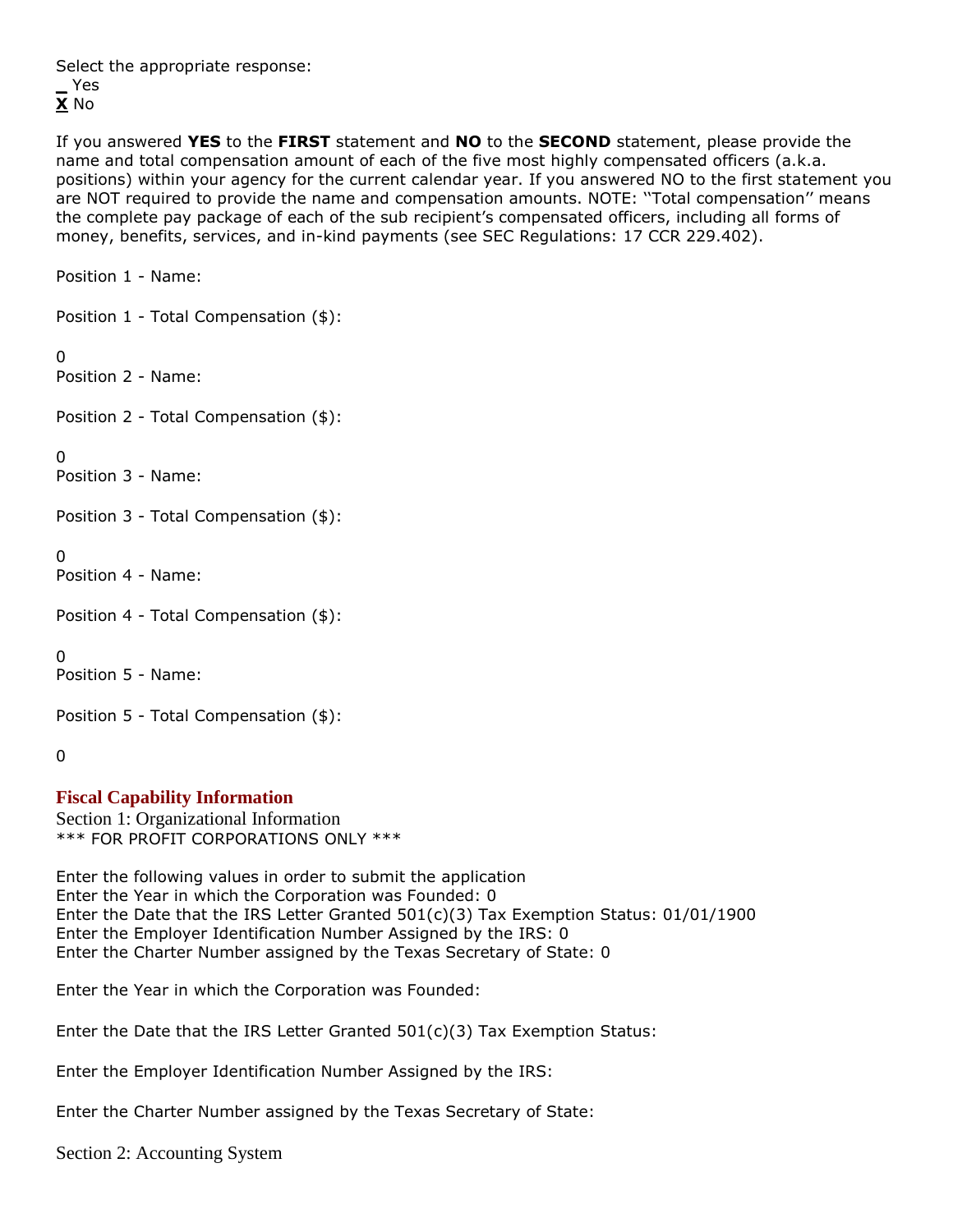The grantee organization must incorporate an accounting system that will track direct and indirect costs for the organization (general ledger) as well as direct and indirect costs by project (project ledger). The grantee must establish a time and effort system to track personnel costs by project. This should be reported on an hourly basis, or in increments of an hour.

Is there a list of your organization's accounts identified by a specific number (i.e., a general ledger of accounts)?

Select the appropriate response:

**\_** Yes

**\_** No

Does the accounting system include a project ledger to record expenditures for each Program by required budget cost categories?

Select the appropriate response:

**\_** Yes

**\_** No

Is there a timekeeping system that allows for grant personnel to identify activity and requires signatures by the employee and his or her supervisor?

Select the appropriate response:

**\_** Yes

**\_** No

If you answered 'No' to any question above in the Accounting System section, in the space provided below explain what action will be taken to ensure accountability.

Enter your explanation:

#### Section 3: Financial Capability

Grant agencies should prepare annual financial statements. At a minimum, current internal balance sheet and income statements are required. A balance sheet is a statement of financial position for a grant agency disclosing assets, liabilities, and retained earnings at a given point in time. An income statement is a summary of revenue and expenses for a grant agency during a fiscal year.

Has the grant agency undergone an independent audit?

Select the appropriate response:

**\_** Yes

**\_** No

Does the organization prepare financial statements at least annually?

Select the appropriate response:

**\_** Yes

**\_** No

According to the organization's most recent Audit or Balance Sheet, are the current total assets greater than the liabilities?

Select the appropriate response:

**\_** Yes

**\_** No

If you selected 'No' to any question above under the Financial Capability section, in the space provided below explain what action will be taken to ensure accountability.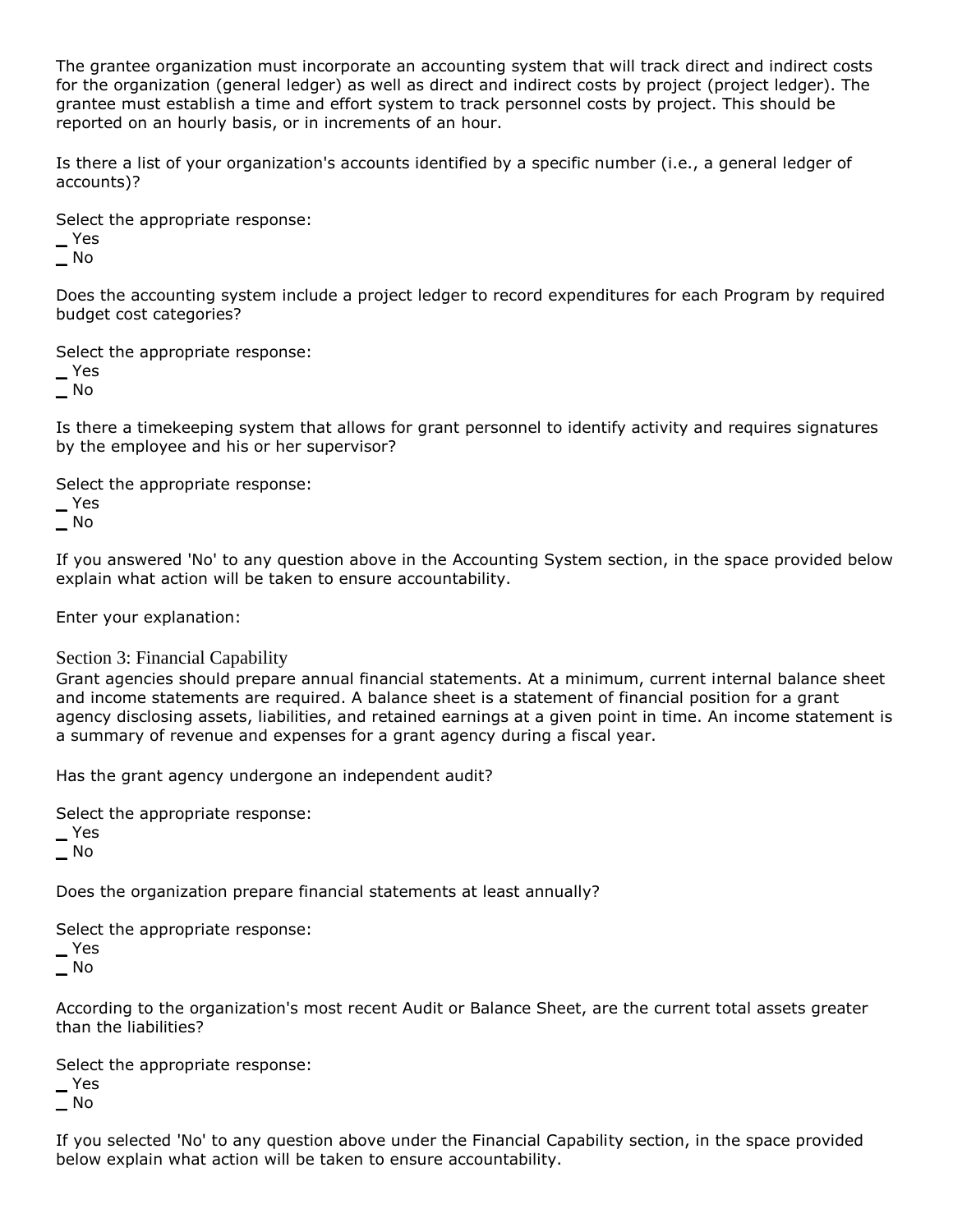Enter your explanation:

Section 4: Budgetary Controls

Grant agencies should establish a system to track expenditures against budget and / or funded amounts.

Are there budgetary controls in effect (e.g., comparison of budget with actual expenditures on a monthly basis) to include drawing down grant funds in excess of:

a) Total funds authorized on the Statement of Grant Award?

**\_** Yes

**\_** No

b) Total funds available for any budget category as stipulated on the Statement of Grant Award?

**\_** Yes

**\_** No

If you selected 'No' to any question above under the Budgetary Controls section, in the space provided below please explain what action will be taken to ensure accountability.

Enter your explanation:

Section 5: Internal Controls

Grant agencies must safeguard cash receipts, disbursements, and ensure a segregation of duties exist. For example, one person should not have authorization to sign checks and make deposits.

Are accounting entries supported by appropriate documentation (e.g., purchase orders, vouchers, receipts, invoices)?

Select the appropriate response:

**\_** Yes

**\_** No

Is there separation of responsibility in the receipt, payment, and recording of costs?

Select the appropriate response:

**\_** Yes **\_** No

If you selected 'No' to any question above under the Internal Controls section, in the space provided below please explain what action will be taken to ensure accountability.

Enter your explanation:

### **Budget Details Information Budget Information by Budget Line Item:**

| <b>CATEGORY</b> | <b>SUB</b><br><b>CATEGORY</b>                            | <b>DESCRIPTION</b>                                                                                                 | 00G        | <b>CASH</b><br><b>MATCH</b> | $IN-$<br><b>KIND</b><br><b>MATCH</b> | <b>GPI</b>              | <b>TOTAL</b> | $UNIT\%$ |
|-----------------|----------------------------------------------------------|--------------------------------------------------------------------------------------------------------------------|------------|-----------------------------|--------------------------------------|-------------------------|--------------|----------|
| Equipment       | Specialized<br>Audio-Visual<br>System and<br>Accessories | Bodycam 4 Camera Unit,<br>Rotating Garment Clip,<br>Single Camera, Docking<br>Station, Transfer/Upload<br>Software | \$2,831.00 | \$0.00                      |                                      | $$0.00 \, \text{S}0.00$ | \$2,831.00   |          |